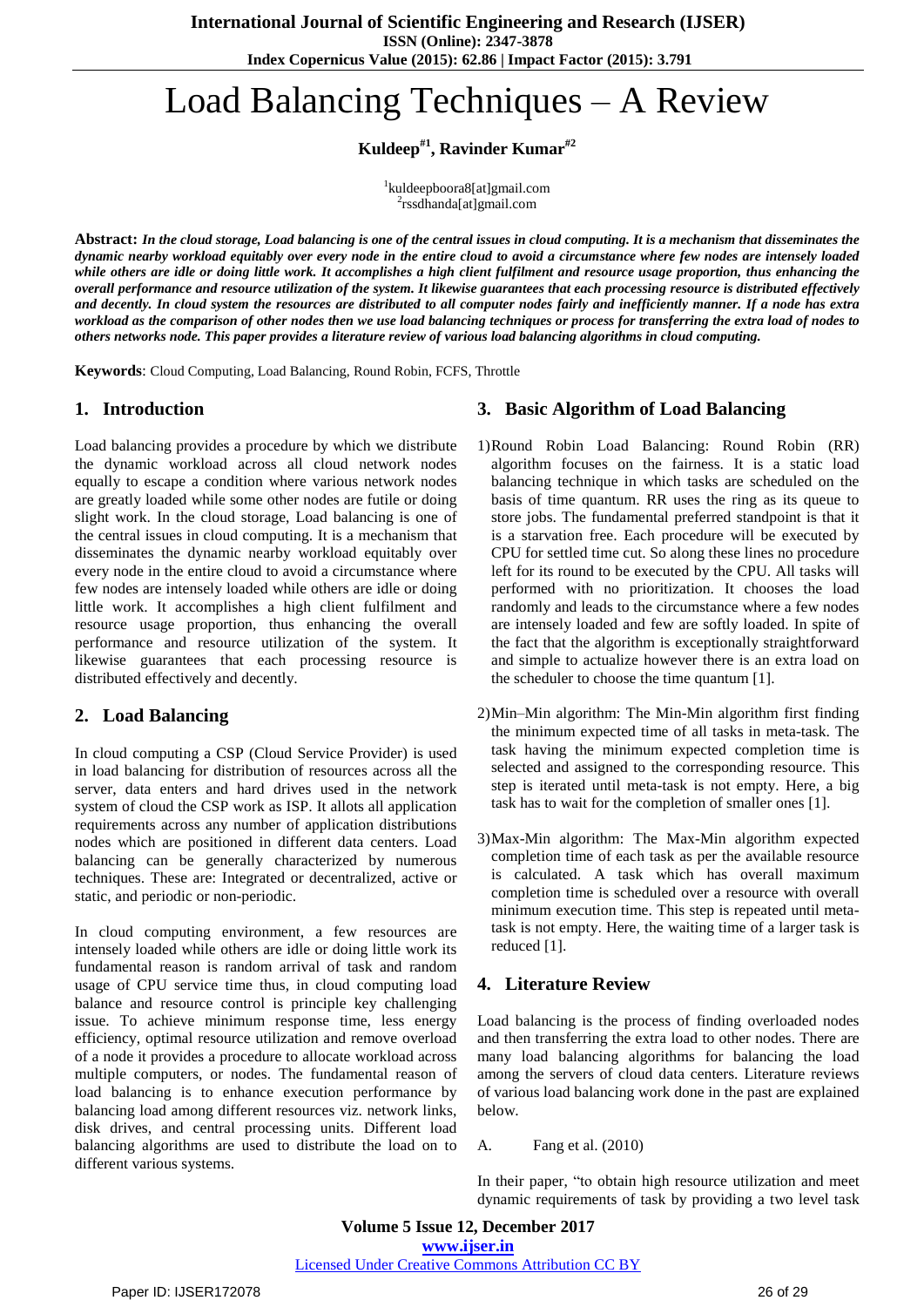scheduling mechanism based on load balancing in cloud computing. They paper improve the response time, resources utilization by mapping task to VMs and then VMs to host resources. They use the first level of scheduling (from user's application to the VM) to create a description of VM including the task of computing resources, network resources, storage resources, etc. and used the second level scheduling (from the VM to host resources) to find appropriate resource for VM. This approach may have succeeded in improving the resource utilization, but we think that using two levels of task scheduling would increase the response time compared with other load balancing algorithms"[2].

#### B. Sethi et al. (2012)

Introduced "a load balancing algorithm using fuzzy logic with Round Robin (RR) algorithm. The algorithm is based on various parameters such as processor speed, and assigned load in VM and etc. The algorithm maintains the information of each VM and numbers of requests currently allocated to VM. When a new request is received, the load balancer searches for the least loaded VM and allocate it, but if there are more than one VM, the selection will be based on processor speed and load in VM using fuzzy logic. This algorithm enhanced the performance of load balancer and decreased the response time. In addition, the results referred that its performance is better than RR algorithm. The drawback of this approach that authors had focused only on how to decrease the response time of job scheduling and they ignored talk about processing cost. In addition, the researchers compared their results with only RR algorithm which had been enhanced and improved by many researchers before" [3].

#### C. Ratan Mishra et al.(2012)

Described "Load balancing ensures that all the processor in the system or every node in the network does approximately the equal amount of work at any instant of time. Many methods to resolve that problem had been came into existence like Particle Swarm Optimization, hash method; genetic algorithms and several scheduling based algorithms are there. In that paper they are proposed a method based on Ant Colony optimization to resolve the problem of load balancing in cloud environment"[4].

#### D. Sharma et al. (2013)

Proposed in their paper "a new algorithm to enhance response time of each VM. The proposed algorithm collects information about all VMs in a list and uses it to allocate appropriate VM where status is available. When a new request is received, the load balancer looks at the table and identifies VM whose current allocation count is less than max allocation, and then check its status. The result is returned to the datacenter and then the data center allocates this resource to the request. When the VM is finished, it notifies the datacenter to de-allocate it. The drawback of this algorithm is in some case such as the high workload it may increase the waiting queue because the allocation depends on the available status only"[5].

E. Amandeep Kaur Sidhu et al. (2013)

Discussed "a couple of existing scheduling algorithms can keep up load balancing and give better methodologies through efficient job scheduling and resource allocation methodologies to. Keeping in mind the end goal to increase most extreme benefits with load balancing algorithms, it is important to use resources productively. Their paper examined a portion of the current load balancing algorithms in cloud computing and furthermore their difficulties"[6].

F. Singh et al. (2014)

Developed "a new heterogeneous load balancing algorithm to distribute the load across a number of servers. They create VMs of different datacenters according to host specification including core processor, processing speed, memory, storage etc. Then allocate weight count according to the RAM allocated to the VMs in the datacenter. They use a data structure to maintain weight count and the current allocation count of the VM. They allocate the VM which have available status and have a higher RAM. When allocating a new VM, the algorithm returns the VM id to the Data Center Controller, and then updates the allocation count for that VM and adding the new allocation to the busy list. When the VM finishes processing the request the algorithm de-allocates the VM and removes the VM from the busy list. The main drawback of the algorithm is the authors allocates the VM which have higher RAM specification, but they ignores others specification such as processor power. On other hands they do not present any results and comparison with other algorithms" [7].

#### G. Singhal and Jain (2014)

Proposed "a load balancing algorithm using Fuzzy Logic, the algorithm focuses on a public cloud. The main idea of the algorithm is partitioning the cloud to several partitions and each partition having its own load balancer, and there is a main controller which manages all these partitions. With the idle partition status they use a fuzzy logic and in the normal partition status they use a global swarm optimization based load balancing strategy. The result shows enhancements in resource utilization and availability in cloud computing environment. The drawback of this approach is the difficulty of testing the technique in a real environment to make sure that it has achieved good results"[8].

#### H. Abhay Kumar Agarwal et al. (2015)

Proposed an algorithm that we named as a New Static load balancing algorithm in cloud computing. "The proposed algorithm is utilizing the idea of both Active Monitoring Load Balancing Algorithm and Throttled Load Balancing Algorithm. The point by point outline, pseudo code and execution of algorithm are likewise introduced in this paper. The outcomes (Overall Response Time and Datacenter Processing Time) got are contrasted and the consequences of Throttled Load Balancing Algorithm. This correlation is done in the wake of executing and breaking down each of the current algorithms talked about in this paper, and found that Throttled Load Balancing Algorithm is best among all the current algorithms"[9].

**Volume 5 Issue 12, December 2017 [www.ijser.in](file:///G:\www.ijser.in\Documents\www.ijser.in)** [Licensed Under Creative Commons Attribution CC BY](http://creativecommons.org/licenses/by/4.0/)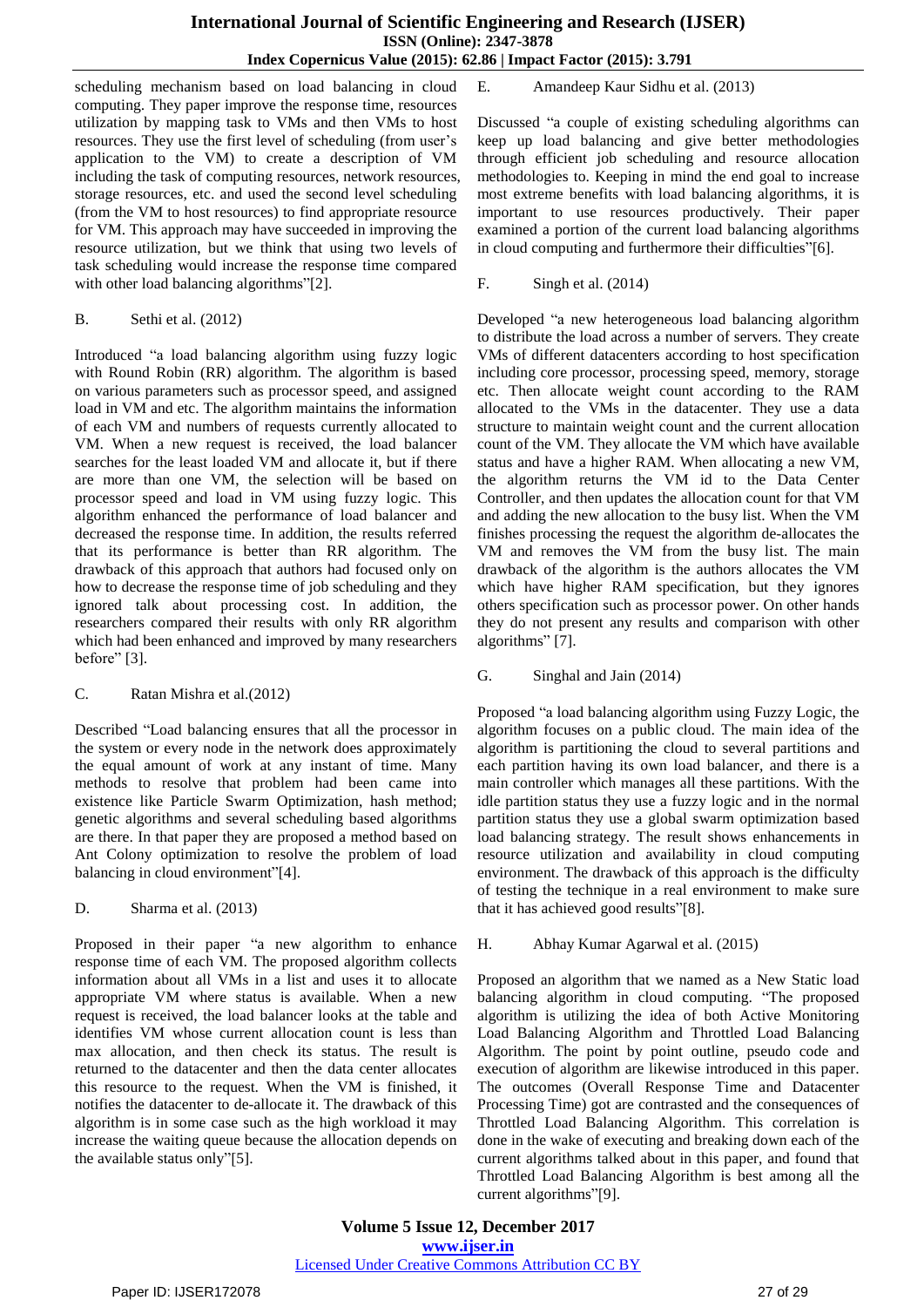#### I. Bhavisha Patel et al. (2015)

Described that "Cloud Computing is the utilization of processing resources that are conveyed as a service over a network. In cloud computing, there are many undertakings requires to be executed by the accessible resources to accomplish best execution, use the resources proficiently under the state of substantial or light load in the network, limit the response time and delay, for keep up system stability, to enhance the execution, increment the throughput of the system, to diminish the communication overhead and to limit the computation cost. This Paper Describe different load balancing algorithms that can be connected in cloud computing"[10].

J. Mithun Dsouza et al. (2016)

Described that "Cloud computing has become popular due to its attractive features. The load on the cloud is increasing tremendously with the development of new applications. Load balancing is an important part of cloud computing environment which ensures that all devices or processors perform same amount of work in equal amount of time. In this paper we are mentioned about different techniques in load, we aim to provide a structured and comprehensive overview of the research on load balancing algorithms in cloud computing. This paper surveys the state of the art load balancing tools and techniques over the period of 2004- 2016"[11].

K. Mamta Khanchi et al. (2016)

Described that "Cloud computing is a computing provided over the internet. The guideline part of cloud computing is virtualization that arrangements with the development and administration of virtual machines productively. As the number of clients and requests for the services are expanding step by step in cloud computing, in this way load balancing is a vital research territory for taking care of the clients' requests effectively. For proficient and viable administration and use of cloud service provider's resources, many load balancing algorithms have been now proposed. This paper proposed and executed a hybrid approach for virtual machine level load balancing"[12].

# **5. Challenges in Load Balancing**

The scientific communities define some scientific challenges which are persisting unsolved mainly load balancing challenges are:

- 1)Automated Service Provisioning: Cloud computing provide a key feature of elasticity; in which service/resources are allocated or released automatically to the user when it required. How keep the record of resources which are used by same traditional systems which have the same performance and use optimal resource how decide which resource is use or release?
- 2)Virtual Machines Migration: Due to virtualization each and every VM saw as a file or set of files if a when any PM is greatly overloaded and want to unload for this unloading move VM to various physical machines. A

problem is arising how we can distribute the load dynamically when moving the virtual machine to physical machines. How avoid blocks in Cloud computing systems?

- 3)Energy Management: The adoption economy of scale is the main profits in the cloud system. For allowing global economy energy saving is a basic point which allows how reduced providers will support set of global resources that each process as sits own resources. So each has keeping acceptable performance. How can we use a part of datacenter?
- 4)Stored Data Administration: Management of stored data in a n/w or thorough a n/w which increase exponential establishments that provide the source to the individuals which manage own data at various years points. The main challenge in cloud computing is how to manage the management of data storage. So when a process wants to maintain access very fast. How optimum storage data can is distributed in the cloud system.
- 5)Manifestation of Small Data Centers for Cloud Computing: Small data centers are useful than large data center because it has various issue such as more energy consumption and expensive. Small data centers are best it provides the best diversity computing with less energy consumes. The main problem occur at large scale in cloud computing with optimal distribution with sufficient response time.

# **6. Conclusions**

In the cloud storage, Load balancing is one of the central issues in cloud computing. It is a mechanism that disseminates the dynamic nearby workload equitably over every node in the entire cloud to avoid a circumstance where few nodes are intensely loaded while others are idle or doing little work. It accomplishes a high client fulfilment and resource usage proportion, thus enhancing the overall performance and resource utilization of the system. It likewise guarantees that each processing resource is distributed effectively and decently. This paper provided a literature review of various load balancing algorithms in cloud computing.

# **References**

- [1] Dharmesh Kashyap, Jaydeep Viradiya, "A Survey Of Various Load Balancing Algorithms In Cloud Computing", International Journal of Scientific & Technology Research Volume 3, Issue 11, November 2014.
- [2] Fang, Y., Wang, F., and Ge, J., "A Task Scheduling Algorithm Based on Load Balancing in Cloud Computing", Lecture Notes in Computer Science, Jg. 2010(6318): pp. 271-277, (2010).
- [3] Sethi, S., Anupama, S., and Jena, K., S, "Efficient load Balancing in Cloud Computing using Fuzzy Logic", IOSR Journal of Engineering (IOSRJEN), 2(7): pp. PP 65-71, (2012).
- [4] Ratan Mishra and Anant Jaiswa "Ant colony Optimization: A Solution of Load balancing in Cloud",